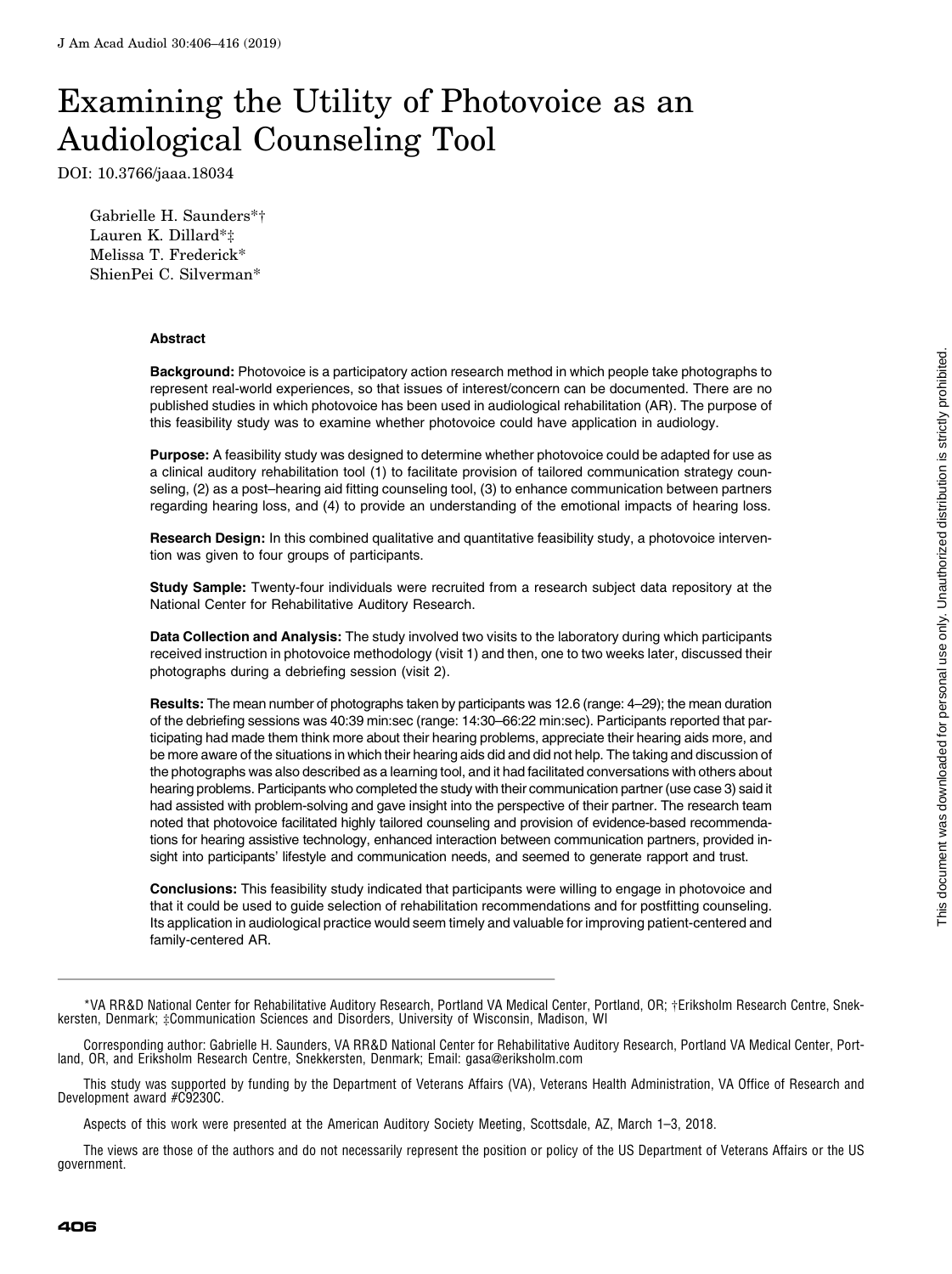Key Words: auditory rehabilitation, counseling, hearing aids and assistive listening devices, photo voice **Abbreviations:** app = application;  $AR =$  audiological rehabilitation

**Photovoice** is a participatory action research<br>
resent real-world experiences that are under<br>
study so that issues of interest/concern can be documethod in which people take photographs to repstudy, so that issues of interest/concern can be documented and discussed. Individuals or a group of individuals are tasked with photographing objects, places, and situations that represent the question of interest. The photographs are briefly annotated by the individual and later discussed with the facilitator to explain why the photograph was taken and what it represents. Data are then compiled and used to provide insight into the individual's or the group's real-world experiences.

Photovoice has been applied to health research in a variety of ways. It has been used to document the experiences of people living with chronic pain (Baker and Wang, 2006), prostate cancer (Oliffe and Bottorff, 2007), and mental illness (Clements, 2012), for exploring health-care access and use (Rosen et al, 2011; Kowitt et al, 2015; True et al, 2015), and for documenting health-care needs (Angelo and Egan, 2015; Gill et al, 2016). The purposes of these studies were to promote community awareness of issues, implement programs to address needs, and/or change public policy.

Other researchers have adapted photovoice methodology and used photographic images in clinical care. For example, Baker and Wang (2006) examined the potential use of photovoice to assess the pain experience by having participants photograph objects that reflected their experiences with chronic pain and objects that reflected what they would like their lives to be like without chronic pain. Participants attended a one-on-one exit interview during which they were asked about their participation in the study, their experience as a photographer, and their overall experience with pain. The authors reported that the technique helped participants share their experiences of living with chronic pain and suggested it could assist individuals who work with populations who experience chronic pain to better understand and assess the way chronic pain impacts the patient's life. In another study, Linz et al (2016) used patient videos (instead of photographs) as a form of support during recovery from mental illness. They found that individuals in their video intervention group were better able to think about day-to-day changes in the emotional state, feelings of isolation, and their hopes for the future. Furthermore, the participants reported that the videos could help others by educating potential viewers about the impacts of mental illness. Ginicola et al (2012) described why photovoice, or as they referred to it—phototherapy, can be beneficial for counseling. They used specific case examples to illustrate how photographs helped build

rapport with a client by allowing the counselor to learn about the individual on a personal level such as their hobbies, likes, and dislikes, and noted that by looking for themes within the photographs, it could be used to assist with choosing types of intervention strategies. Guerra et al (2013) used photovoice as an outcome measure to identify the positive and negative impacts of a program that supports families caring for a relative with dementia. The participants were instructed to take photographs over a three-month period and to then select photographs that represented positive and negative impacts of the program. Participants reported that although they initially had concerns about translating ideas into photographs, it was actually easier than expected. They said the process helped them reflect on their caregiving situation and the implications that it had for their family. They also reported that photovoice facilitated communication about their situation with others, reported that it allowed them to explore and interpret their own feelings, and reported it to be more proactive in how they chose to represent themselves and others. Finally, Sackett and Jenkins (2015) provided a hypothetical case example in which they proposed photovoice could be used as a tool for individual counseling sessions. Although hypothetical, the case illustrated how personal photographs could potentially facilitate emotionally charged discussions.

To our knowledge, there are no published studies in which photovoice has been used as a tool in audiological rehabilitation (AR), although Saunders et al (2017) used preselected, emotionally evocative photographs as a tool to encourage reflection about the impacts of hearing difficulties. The IDA Institute ([https://idainstitute.com\)](https://idainstitute.com), an organization that works with hearing care professionals from around the world to develop and integrate person-centered care in hearing rehabilitation, has developed AR tools that use photographs. Specifically, the photographs are used as talking points to develop strategies for improving communication (Living Well tool), to help individuals prepare for an initial clinical visit at which hearing difficulties and management strategies are discussed, and to prompt reflection on how improving hearing and communication would affect their daily life (Ida Telecare tools). Whereas the former tool uses only preselected photographs, the latter allows individuals to provide their own photographs as well. Saunders et al (2017) showed promising outcomes; however, there are no published data on the effectiveness of the IDA tools.

There are many reasons why an adaptation of photovoice could have potential value in audiology practice.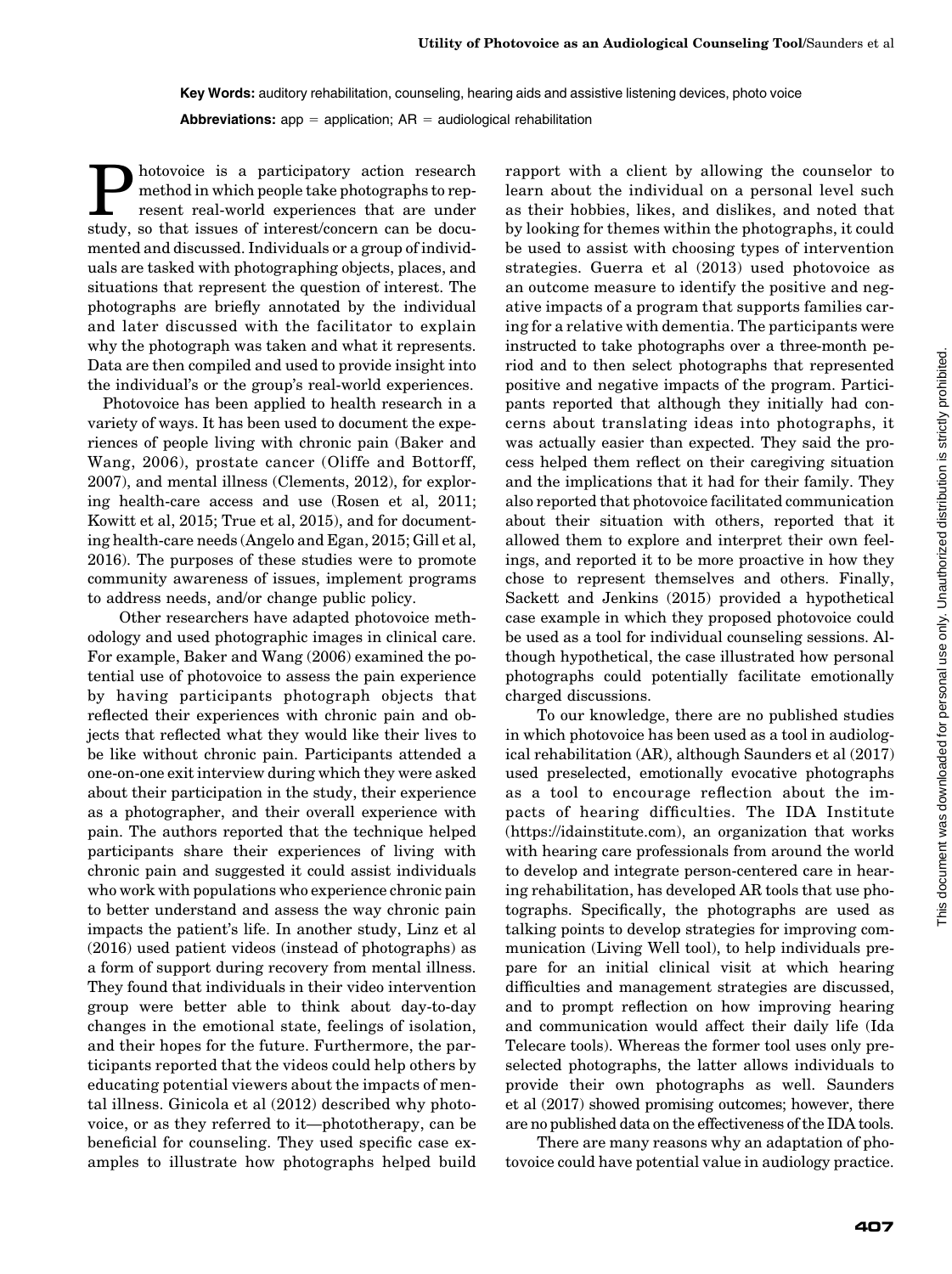Photographs could provide the audiologist with insight about an individual's lifestyle, communication priorities, and the specific environments in which they communicate. Photographs could also be used to assist with making rehabilitation recommendations, or when providing highly tailored communication strategies for specific listening situations. Photographs also have the potential to facilitate self-reflection and increase the patient's awareness of his/her successes and difficulties with hearing aids and/or specific listening situations. Finally, photographs could play a role in providing perspective for communication partners about the impacts hearing loss has on the dyad. With the recent recommendations to include a family member in adult AR (Grenness et al, 2016; Singh et al, 2016), this could have considerable value.

Another potentially valuable aspect of photovoice is that, by its very nature, it facilitates patient-centered communication (Lorenz and Chilingerian, 2011). Although audiologists and patients report a preference for patient-centered care (Laplante-Lévesque et al, 2014; Poost-Foroosh et al, 2015), the style of communication used by audiologists is often not consistent with such an approach (Ekberg et al, 2014a; Grenness et al, 2015; Pryce et al, 2016; Sciacca et al, 2017). As such, discussion of a patient's photographs could facilitate patient-centered communication during clinical encounters by opening up personal conversations about hearing and communication.

Because photovoice has not been used before as a clinical tool in AR, is it is appropriate to conduct a feasibility study to assess whether it is a novel intervention and is worthy of further testing in a full-scale trial. This is because feasibility studies are relatively cost and time efficient and the methodology can be flexible and iterative (i.e., the methods can be adapted as new information is learned); furthermore, it is acceptable to use a convenience sample with limited statistical power for the testing (Bowen et al, 2009; Orsmond and Cohn, 2015). Typically, and as is the case here, feasibility studies are used to examine factors such as recruitment capacity, that is, ''Are people willing to take part?''; procedures and measures, that is, ''How should the intervention be used and what outcomes should be measured?''; intervention acceptability, that is, ''Do recipients find the intervention acceptable?''; resources required for implementation, that is, ''How much time, etc., is needed for implementation?''; and preliminary outcomes, that is, ''Does the intervention appear to indicate positive outcomes?'' (Orsmond and Cohn, 2015).

The purpose of this study, therefore, was to examine the feasibility of adapting photovoice by using patient photographs as an audiological counseling tool. Given the widespread presence of cellphone cameras, photovoice would appear to be a feasible and timely way to improve the provision of AR. To this end, a feasibility study was designed to determine whether photovoice could be applied to four aspects of AR: (a) to facilitate provision of tailored communication strategy counseling, (b) as a post–hearing aid fitting counseling tool, (c) to enhance communication between partners regarding hearing loss, and (d) to provide an understanding of the emotional impacts of hearing loss.

#### METHODS

#### Study Synopsis

The feasibility of using photovoice for four aspects of AR was examined in which participants attended two study visits. During visit 1, participants were instructed in the photovoice methodology and were given a specific photographic task, dependent on the AR application. During visit 2, the photographs taken by each participant were discussed during a debriefing session.

This work was approved by the Institutional Review Board and the Research and Development Committee at the VA Portland Health Care System.

## Study Design

The study examined the feasibility of applying photovoice to four aspects of AR as follows:

- To determine whether it is feasible to use photovoice as a tool to facilitate provision of tailored communication strategy counseling, five individuals with hearing loss were instructed to take photographs of situations in which they had encountered hearing difficulties.
- To determine whether it is feasible to use photovoice as a post–hearing aid fitting counseling tool, four individuals who had been fitted with their first pair of hearing aids within the prior three months were asked to take photographs of typical daily activities in which they found their hearing aids either particularly helpful or particularly problematic.
- To determine whether it is feasible to use photovoice to enhance communication between partners regarding hearing loss, five individuals with hearing loss and a partner were asked to take photographs that represented the typical shared daily activities in which communication was a problem. Partners were asked to take photographs independently so that the perspective of both individuals would be represented.
- To determine whether it is feasible to use photovoice to provide insight into the emotional impacts of hearing loss, five individuals with hearing loss were instructed to take photographs that showed what having a hearing loss meant to them.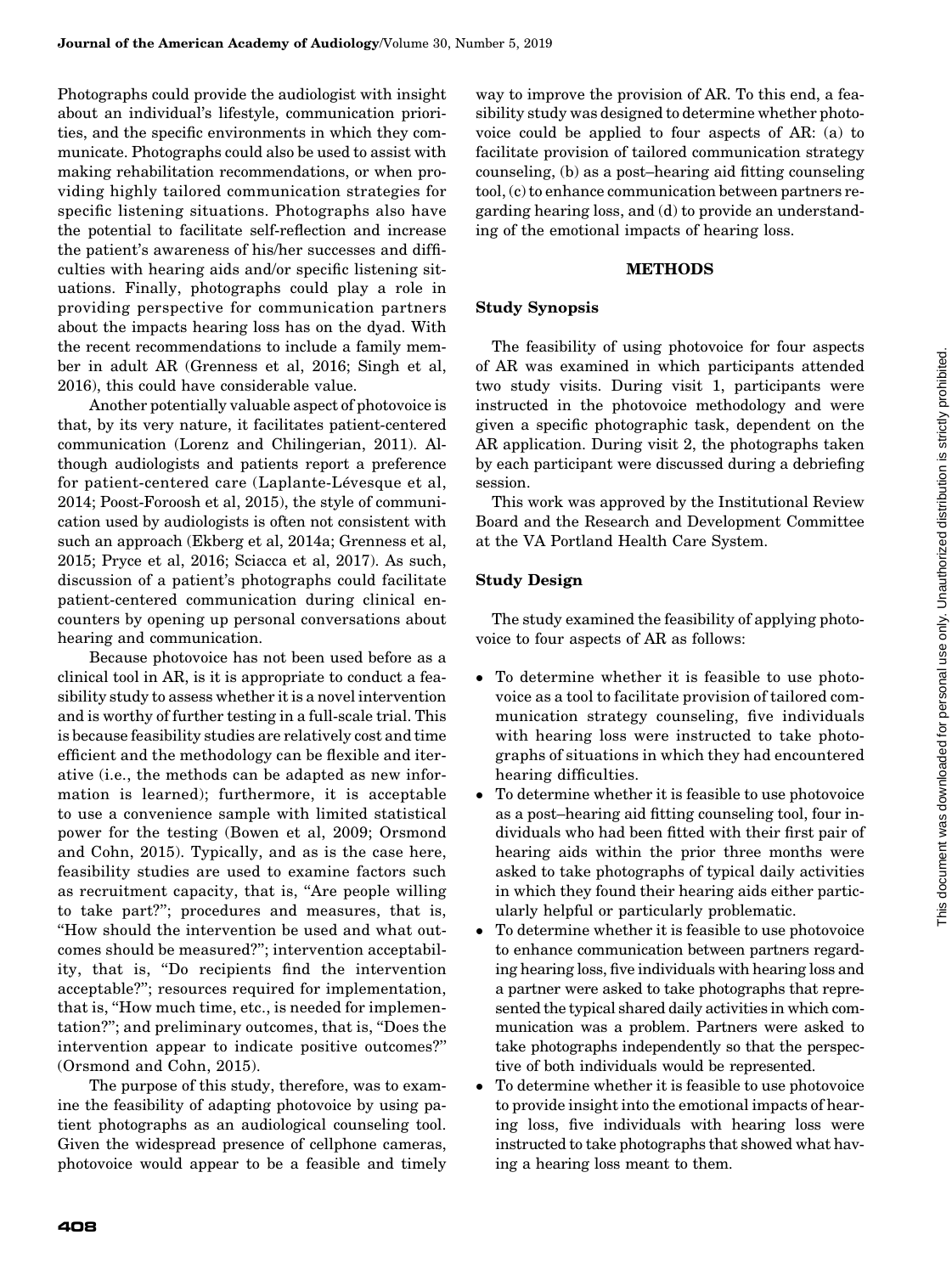# Participants

Participants were individuals recruited from a data repository at the National Center for Rehabilitative Auditory Research. The data repository holds contact information and audiometric data of prior study participants who agreed to be contacted for future studies. Audiometric thresholds stored in the database were used to find individuals with 1 kHz thresholds  $\geq$ 40 dB HL in both ears. In addition, participants were required to own a smart phone with a camera and be comfortable using it to take photographs. Demographic and audiometric data, including age, gender, and puretone thresholds, were not extracted from the database nor were they collected for this feasibility study. To determine the feasibility of using photovoice to enhance communication between partners, potential participants were required to have a partner who was also willing to take part. Table 1 provides all available information about the participants.

## Payment

Participants received \$25 for attending study visit 1 and \$75 for attending study visit 2.

#### Procedures

## Study Visit 1: Instruction

Participants underwent a written informed consent process to confirm that they understood the study purpose and procedures. They were then instructed in the photovoice procedure which was supplemented with a takehome booklet (see Supplemental Material S1, available with the online version of this article). The booklet described the photovoice methodology, provided studyspecific goals and instructions, and stressed the need to maintain the privacy of individuals who might be photographed. To assist with this, the booklet specified strategies for taking photographs in which a person could not be identified, such as taking photographs from the neck

#### Table 1. Participant Information

down, from behind the person, and from far away. The training curriculum and supplemental booklet were developed based on the training used by Ono (personal communication) for an ongoing VA Health Services Research and Development study.

Key components of the instructions were as follows:

- Take 20–25 photographs over a one-week period with a smartphone. Note: After testing about 15 participants, the number of photographs individuals were instructed to take was decreased to 10–15, for two reasons: (a) many participants reported it was stressful to find content for 20–25 different photographs and (b) the investigators observed that after discussing 10–15 photographs; no further information was being learned and no new advice was being given.
- Write a sentence or two about each photograph describing what it represents and why it was taken.
- Email the photographs to the study team at the end of the week.
- Avoid taking photographs of people's faces or have the individual sign a photo release form.
- Avoid taking photographs on the VA Portland Health Care System campus because it is not permitted by federal regulations.

To confirm whether participants understood the study instructions, they were asked to give one or two examples of photographs they might take and how they might annotate them. At the end of the instruction process, participants were given a copy of the instruction booklet and 20 photo release forms to take home.

# Reminder Phone Call

One to two weeks later, participants received a reminder call to email their photographs to the study team. If a participant sent any images that included an individual who could be identified, the photograph was immediately edited by placing a colored circle over

|                                                                               |                       | Participants with |                                                                              |
|-------------------------------------------------------------------------------|-----------------------|-------------------|------------------------------------------------------------------------------|
| Aspect of AR Investigated                                                     | Participants (n)      | Hearing Aids (n)  | Eligibility Criteria                                                         |
| Use of photovoice to facilitate tailored<br>communication strategy counseling | 5                     | З                 | Hearing impairment*                                                          |
| Use of photovoice as a post-hearing aid<br>fitting counseling tool            | 4                     | 4                 | Received first pair of hearing<br>aids within prior 6 months                 |
| Use of photovoice to enhance<br>communication between partners                | 5 communication dyads | 5                 | Hearing impairment and a<br>communication partner† willing<br>to participate |
| Use of photovoice to understand the<br>emotional impacts of hearing loss      | 5                     |                   | Hearing impairment                                                           |

\*Hearing impairment defined as 1-kHz thresholds  $\geq$ 40-dB HL in both ears.

†Hearing status of the communication partner was not assessed nor collected via self-report.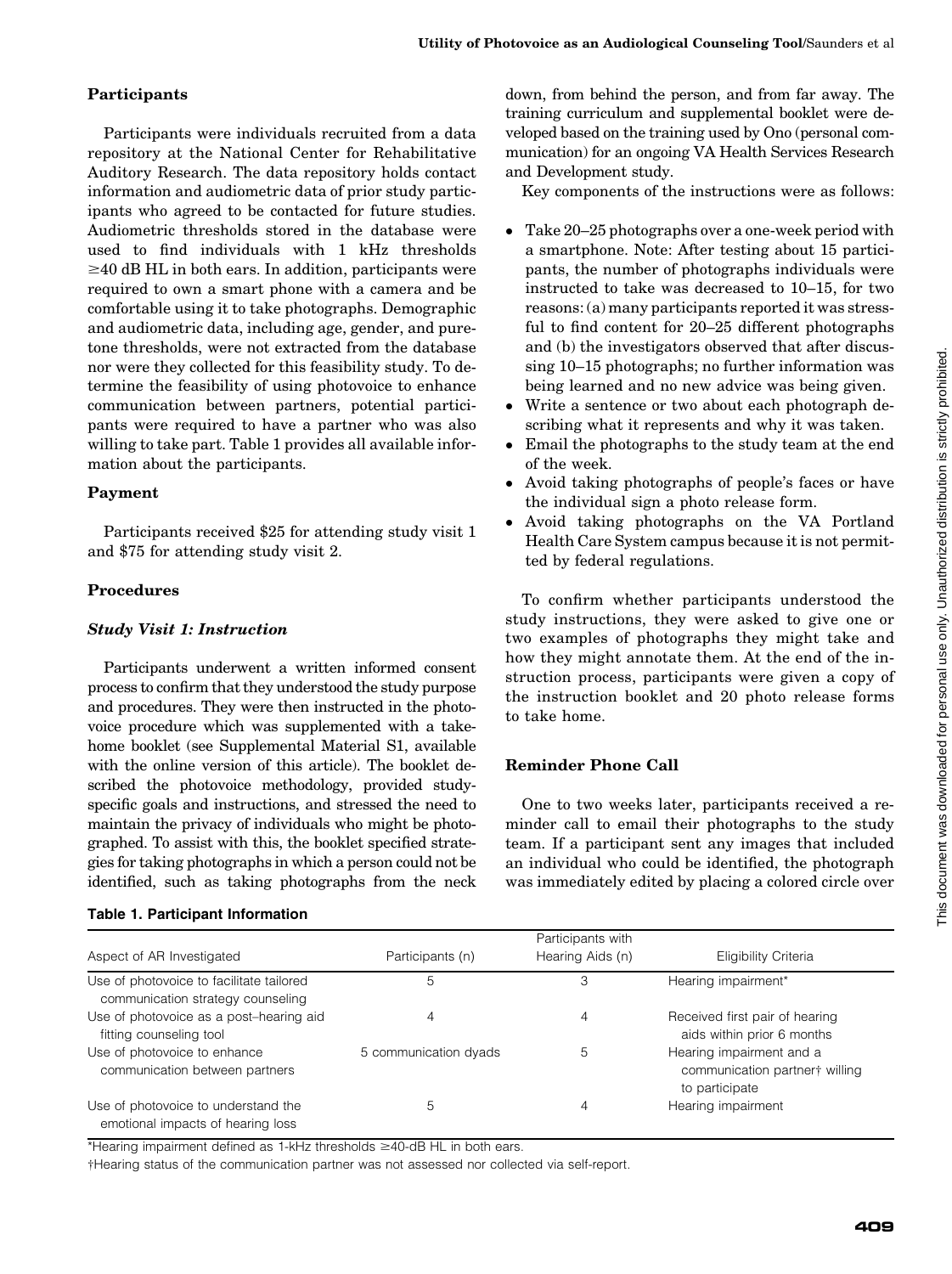the identifiable face. Of the 189 photographs received, just 12 included identifiable content.

## Study Visit 2: Debriefing

Two or three members of the research team attended each debriefing session. The research team consisted of a clinical audiologist (M.T.F.), an Au.D. student completing her  $4<sup>th</sup>$  year clinical placement (L.K.D.), a sociologist (S.C.S.), and an AR researcher (G.H.S.). M.T.F. and/or L.K.D. were present during all debriefing sessions, and G.H.S. was present for all but three debriefing sessions. All present were given a printed copy of the participant's photographs on which to take written notes. Although previously agreed to via informed consent, the research team confirmed participants were comfortable with the discussion being audio recorded. A discussion of each photograph was then led by a member of the research team. In general, participants were asked to describe what each photograph represented and why they had taken it. However, depending on the AR application being examined, there were some differences in the follow-up questions and advice provided, as follows.

When examining the feasibility of using photovoice for counseling regarding communication strategies, followup questions included asking participants what they had done when they encountered a specific communication problem and whether it had helped. The research team suggested situation-specific communication strategies as appropriate.

When examining the feasibility of using photovoice for post–hearing aid fitting counseling, follow-up questions included asking participants how they typically coped in the problematic situations they had identified, and to think about ways in which the problematic listening situations differed from the ones in which their hearing aids helped them. This was performed so they could identify for themselves how they might manage better. Advice regarding hearing aid accessories and communication strategies for the photograph-specific listening situations was also provided.

When examining the feasibility of using photovoice for enhancing communication between partners about hearing-related matters, communication partners were asked to comment on one another's photographs and commentary. They were asked how they viewed each other's perspective on a situation and were prompted to request suggestions from one another that might help in problematic listening conditions. The research team also provided recommendations for solving communication problems.

When examining the feasibility of using photovoice to provide an understanding of how it feels to live with hearing loss, the research team asked follow-up questions only; they did not provide advice or input. Followup questions included ''how did that make you feel'' and ''what emotion or adjective would you use to describe your feelings at the time.''

Once each photograph had been discussed, the research team asked all participants the following questions:

- Did you capture in a photograph everything you wanted to represent, and if not, what else would you like to have photographed?
- Was the week during which you took the photographs a typical week and if not, how did it differ?
- What did you think about taking the photographs?
- Did you learn anything from taking part in the study?

After completing several debriefing sessions, an additional question was asked of individuals to determine whether participants would consider the method clinically acceptable:

 What would you think if your audiologist asked you to take photographs before attending your next clinic visit?

Note: Individuals tasked with taking photographs that depicted how it feels to live with hearing loss were not asked this final question because the photographic task did not have immediate clinical application; thus, just 12 of the 24 participants responded to this question.

#### Data Analysis

Descriptive statistics were used to document the number of photographs taken and the duration of the debriefing sessions; qualitative description (Sandelowski, 2000) was used to describe the qualitative findings.

#### RESULTS

#### Quantitative Data

Table 2 provides information about the number of photographs and duration of the debriefing sessions. Based on the many photographs received and the duration of the debriefing sessions, it seems that the photovoice procedure was acceptable to participants. All 20 participants who were asked whether the prior week had been a typical week, agreed it has been, and all but four reported they had captured everything they wanted to represent in a photograph. Of those who did not capture everything, two said that taking a photograph in the missing situation would have been inappropriate (in a church, on the bus, and at a store checkout), one said it would have been dangerous (while driving the car), and one said the situation was not encountered that week (going to a restaurant).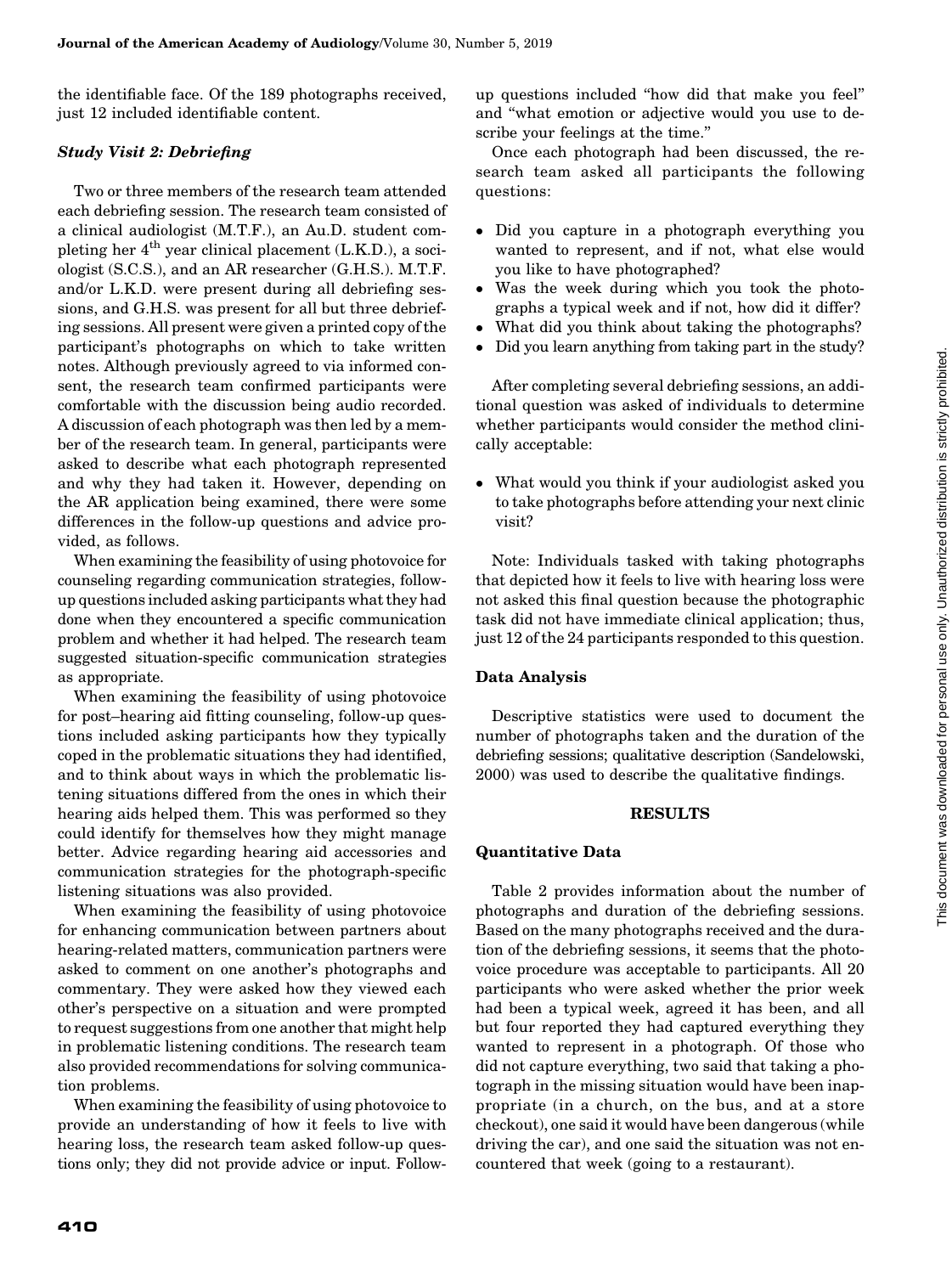| Aspect of AR Investigated                                       | No. of Photographs<br>Mean (SD)<br>Range | Duration of Debriefing<br>Session (min:sec)<br>Mean (SD)<br>Range |
|-----------------------------------------------------------------|------------------------------------------|-------------------------------------------------------------------|
| Use of photovoice to facilitate tailored communication strategy | 16.6(9.2)                                | 43:55 (16:19)                                                     |
| counseling                                                      | $4 - 29$                                 | 23:25-64:26                                                       |
| Use of photovoice as a post-hearing aid fitting counseling tool | 15.0(8.1)                                | 39:07 (7:50)                                                      |
|                                                                 | $5 - 23$                                 | 31:35-50:04                                                       |
| Use of photovoice to enhance communication between partners     | 11.3(3.7)                                | 54:40 (9:44)                                                      |
|                                                                 | $7 - 17$                                 | 43:48-66:22                                                       |
| Use of photovoice to understand the emotional impacts of        | $9.2^*(3.1)$                             | 24:37 (11.32)                                                     |
| hearing loss                                                    | $6 - 14$                                 | 14:30-39:00                                                       |

## Table 2. Number of Photographs Taken and the Duration of Debriefing Session for Each Aspect of AR Investigated

\*After testing about 15 participants, the number of photographs requested was decreased to  $10-15$ .  $SD =$  Standard deviation.

## Qualitative Data: Patient Perspectives

Opinions about the study were generally positive. Some participants stated that taking the photographs was enjoyable, interesting, informative, and fun. Others, however, said it had been challenging to avoid taking photographs of people's faces, burdensome to remember to take photographs, and a little harder than expected to find a variety of subject matter. When asked what they thought about the study and what, if anything, they had learned, participants said that participation had made them think more about their hearing problems, appreciate their hearing aids more, and became aware of the situations in which their hearing aids

| Qualitative Description      | Quote                                                                                                                                                                                                                                                                                                                                                                                                                                                                                                                                                                              |
|------------------------------|------------------------------------------------------------------------------------------------------------------------------------------------------------------------------------------------------------------------------------------------------------------------------------------------------------------------------------------------------------------------------------------------------------------------------------------------------------------------------------------------------------------------------------------------------------------------------------|
| Sharing with others          | I enjoyed doing this and because I eventually told people what I was doing, I brought it up in<br>conversation and then it helped create understanding and create also people's willingness to<br>bring something up that they might not have brought up                                                                                                                                                                                                                                                                                                                           |
| Learning and problem-solving | It made me think about what areas do I have problems hearing and what things could be done to<br>help them out.                                                                                                                                                                                                                                                                                                                                                                                                                                                                    |
|                              | It's made me think concretely about specific things- specific losses- but that hasn't depressed<br>me it's made me adapt. I think it made me more aware and pay more attention. You know,<br>speak up, tell people.                                                                                                                                                                                                                                                                                                                                                                |
|                              | and it was interesting to me to reflect- where exactly do I have challenges and where don't I?<br>It made you think a bit more What the real challenges are, instead of just living those challenges,<br>thinking of the challenges.                                                                                                                                                                                                                                                                                                                                               |
|                              | When someone is first exploring their hearing loss, this activity is to get a picture of where the<br>problem areas are [it] may be very helpful in figuring out what are those options for hearing,<br>whether it's devices or settings.                                                                                                                                                                                                                                                                                                                                          |
| Facilitating conversation    | It did force us to think about more of the situations it was positive because it gives us an<br>opportunity to be more aware of what's going on and get some of our frustrations out in the open.                                                                                                                                                                                                                                                                                                                                                                                  |
| Hearing aid use              | I wore the hearing aids, which is something I was avoiding before.<br>But then I decided, look, you got the hearing aids to help you hear so now I try to wear them every<br>day.<br>so it made me realize that I had to wear them all the time, instead of like wear them three days and<br>then don't wear them two days, and then wear them one day and then don't wear them two days.<br>You know, that's what I was doing.                                                                                                                                                    |
| Appreciation of hearing aids | It made me appreciate wearing my hearing aids more. There was a period where I was like- oh, I<br>don't need them<br>I never really thought about my hearing aids in the way that they worked for me or didn't work for me,<br>I just did 'em and went "maybe I don't like these and maybe I'm not going to be able to wear<br>them" and I've had them adjusted like 2 or maybe 3 times.<br>What I found was that the sounds that were pleasant to me and that I enjoyed were mostly outside<br>and that surprised me.<br>It made me appreciate them because it made me feel safer |
| Empathy for others           | it gives me a little bit more insight into people that are fully deaf<br>I think the idea of having the couples come in and share like this is really good because it does give<br>the hearing partner a better appreciation as to why [my partner] isn't paying attention to me.                                                                                                                                                                                                                                                                                                  |

#### Table 3. Illustrative Quotes from Participants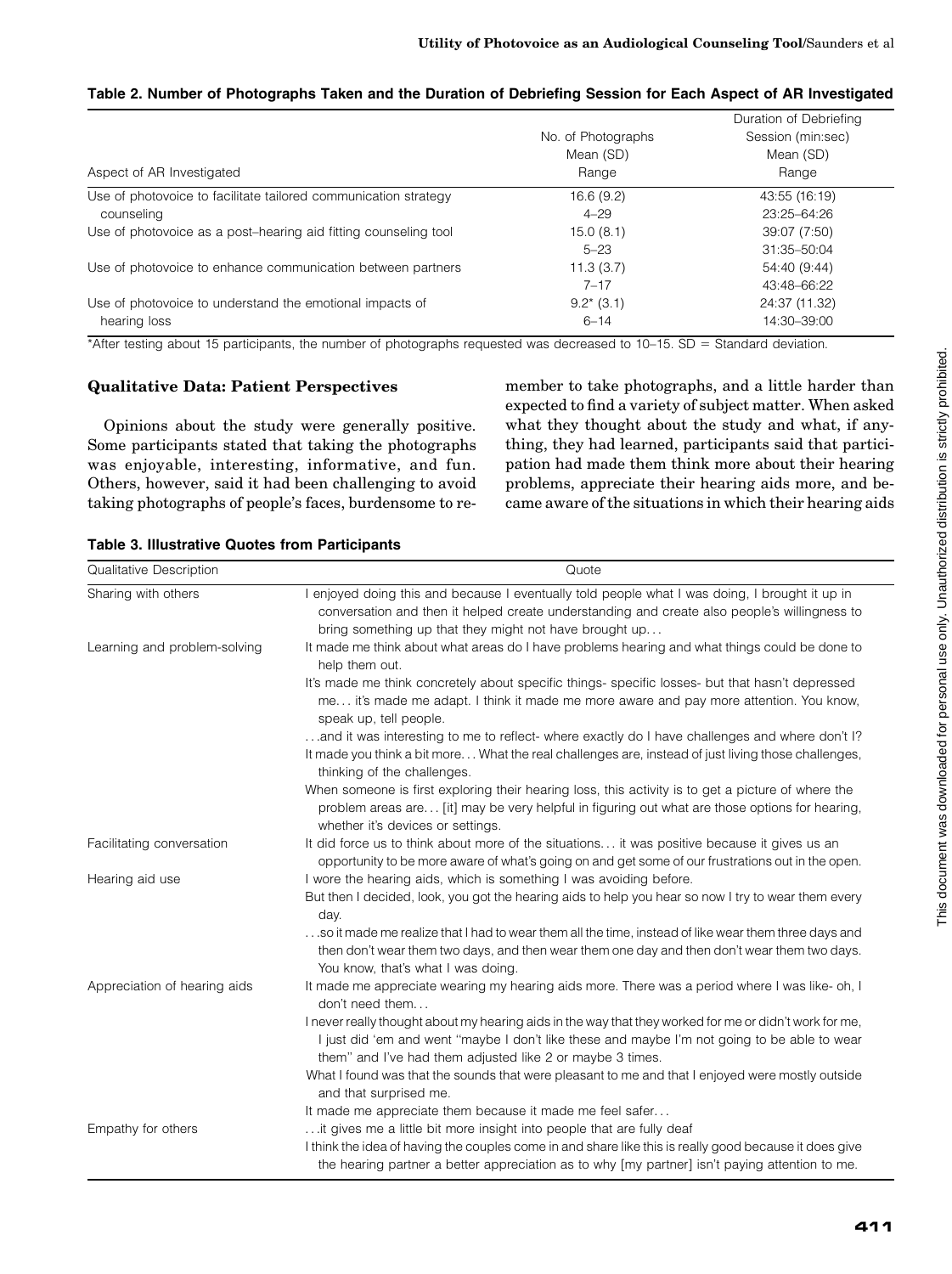were and were not helpful. Some also said the exercise had been a learning tool, and one noted it had facilitated conversations with others about hearing problems. Specifically, the individual shared that during a barbeque at a friend's house, she had explained to the other guests why she was taking photographs which led to a conversation about her hearing difficulties and the hearing difficulties that others in the group were also experiencing at the gathering. The group then discussed how they could best communicate with one another. The participant said she had never discussed her hearing loss with this group of friends before and that doing so was helpful to her, as well as to them. The communication dyads said that the exercise had made them think about problems and find ways to solve them together, that it allowed them to get problems out into the open, and that it gave them insight into the perspective of their partner. Table 3 provides quotes from participants that illustrate these points.

Table 4 shows the emotions assigned to photographs by participants in use case 4 (understanding how it feels to live with hearing loss). In addition to those in the table, the emotions of handicapped, humility, empathy, hesitance, neutrality, and skepticism were assigned by just one participant to a single photograph. It is noteworthy that participants identified both positive and negative emotions during this task.

#### Qualitative Data: Research Team Perspectives

The research team noted several outcomes that could positively benefit AR, as follows.

# Highly Tailored Counseling

Using photographs as the basis for conversation facilitated the provision of highly tailored counseling, and it seemed that having a concrete situation to discuss enabled participants to better identify with the information than had it been provided without the aid of the photographs. For example, one participant shared a photograph of his partner (wife) sitting directly in front of a window at the kitchen table. The participant described that he often had trouble hearing her during meals. The research team suggested changing the seating arrangement so the wife's face was not backlit would likely make it easier for him to gain information from his wife's face and lips. Because the photograph was taken in the kitchen, the research team also asked whether there was a nearby stove with a fan and suggested ensuring the stove fan is off during mealtimes. Although this advice is fairly standard, being able to provide it in the context of a photograph of participant's home is likely to result in better recall and application, as illustrated by numerous studies showing that the use of pictures or pictographs increases recall and understanding of health education information, particularly among those with low literacy (see Houts et al, 2006, for review).

# Enhanced Interaction between Communication Partners

The photovoice process seemed to facilitate interactions between communication partners that may have been more difficult to initiate without the photographs, and these interactions appeared to lead to mutual understanding between partners. For example, a communication partner shared a photograph of a restaurant. She described that it represented her being the gobetween for her hearing-impaired husband and the wait staff. She said that although she understood it was a problem for her husband to hear and wanted to help him, she was uncomfortable being the go-between and never knew when she should intervene. When asked for his perspective, the hearing-impaired husband said he relied on his wife because he did not want to impose on wait staff to repeat things. Both partners said they were uncomfortable with the present approach, and noted they had not known their partner was also uncomfortable with it. The research team raised the notion with the hearing-impaired partner that polite self-advocacy was completely acceptable, and suggested that asking wait staff to speak more slowly, move closer, and look directly at him was completely appropriate. Both partners responded positively to this advice. In another case, a hearing-impaired

Table 4. Emotions Assigned to Photographs by Participants Describing the Emotional Impacts of Living with Hearing Loss

| Emotion                                                | No. of Participants who Assigned<br>Emotion to $\geq$ 1 Photograph (max = 5) | No. of Photographs to Which<br>Word Was Assigned |
|--------------------------------------------------------|------------------------------------------------------------------------------|--------------------------------------------------|
| Frustration, annoyance, irritation, and stress         |                                                                              | 23                                               |
| Sad and depressed                                      |                                                                              | 12                                               |
| Left out, isolation, missing out, and hard to be there |                                                                              |                                                  |
| Peace, relaxation, joy, comfort, and relief            |                                                                              | 13                                               |
| Anger                                                  |                                                                              |                                                  |
| Fear                                                   |                                                                              |                                                  |
| Gratefulness                                           |                                                                              |                                                  |
| Embarrassment                                          |                                                                              |                                                  |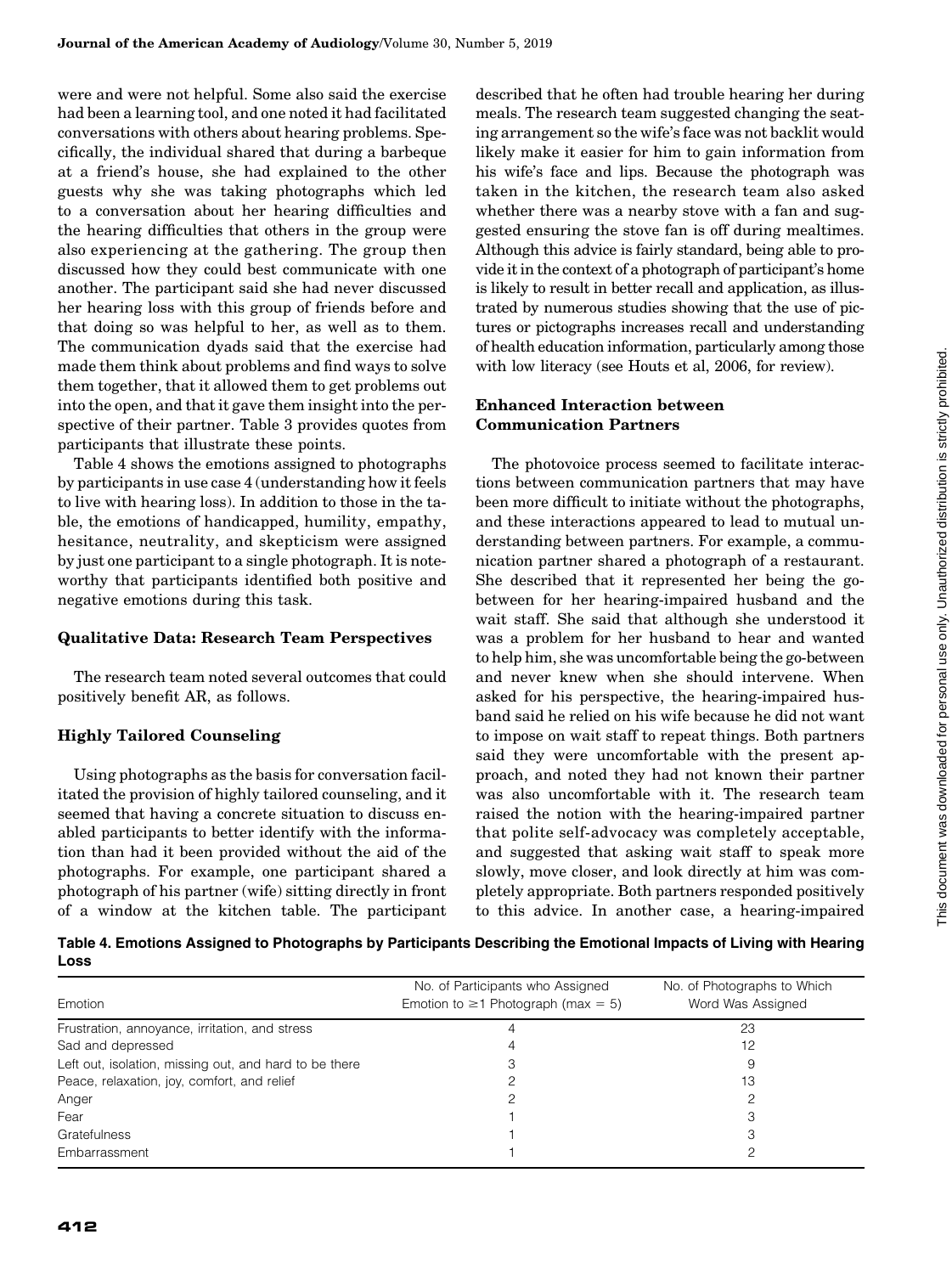partner showed a photograph of his tablet computer. He said it represented him not hearing his wife when he was using the tablet. He noted that she would begin talking without first getting his attention, and that he, therefore, missed much of the content. His wife responded that this was the case, and added that she found it frustrating because he was almost always using some form of technology (tablet, cellphone) and/or also watching the television, so there was never a suitable time to converse. This led to a discussion about making dedicated time for conversation during which all distractions were removed. The wife noted that an appropriate time for this would be just before going to sleep while in bed but mentioned that currently it was not possible because her partner removed his hearing aids before getting into bed. Without being prompted, the couple then discussed the possibility that the husband wears his hearing aids in bed for a few minutes each night so that they could have a conversation.

#### Evidence-Based Recommendations for Hearing Assistive Technology

The photographs enabled the research team to give recommendations for hearing technology that was highly specific to individual needs. For example, a participant who was a cab driver shared a photograph taken from the back seat of his taxi cab that he said represented his inability to hear passengers seated in the back seat of the cab. He said he was distressed at not hearing the passengers because he was concerned that they thought him rude when he did not reply. The research team suggested he consider purchasing a remote microphone for his hearing aids that could be attached to the back of his seat. The photograph was used to illustrate possible placement of the remote microphone.

#### Insight into Participants' Lifestyle and Communication Needs

A brief examination of a participant's photographs provided considerable insight into his/her lifestyle, and as a group, the range of activities they engaged in. It was clear that some participants were highly social, sharing photographs of gatherings with friends and in restaurants, others engaged primarily in outdoor activities, sharing photographs of a walk in the countryside or out jogging, whereas others primarily shared photographs taken within their home.

#### Rapport and Trust

As seen from Table 2, participants were willing to spend time discussing their photographs. The content of the discussion was often very personal and involved the sharing of feelings both about hearing loss/communication,

and sometimes other unrelated matters. Although the latter is not applicable to AR, we interpret this to indicate that the participants trusted the research team and that a positive rapport was generated, and based on the extremely personal nature of the content shared, we suggest that the photographs might have helped with this.

#### Hearing Aid Appreciation

When examining the feasibility of using photovoice as a post–hearing aid fitting counseling tool, participants were instructed to document both positive and negative hearing aid experiences. Being asked to reflect on the positive and the negative experiences seemed to result in increased appreciation of the hearing aids. Although this cannot be attributed to photovoice per se, it is nonetheless an important observation. For instance, one individual shared a photograph of leaves on the ground. She noted that because she was thinking about the positive impacts of her hearing aids, she became aware of how much she enjoys the sound of walking through crackling leaves and other outdoor sounds—something she could not appreciate without her hearing aids. She said that although she originally obtained the hearing aids to assist with indoor conversation, the instruction had made her realize how enjoyable it was for her to hear outside and that as a result, she was now using her hearing aids more consistently. Another individual noted that having spent time trying to understand where his hearing aids were and were not helpful, he came to the realization that he should wear them all the time, rather than sporadically as he had been before participating in the study.

#### DISCUSSION

**T** his study assessed the feasibility of adapting photovoice methodology for use in audiological practice. The data showed that participants were willing to take and discuss photographs, that the photographs they provided depicted various aspects of hearing and communication, and that, for the most part, reflected the content we expected based on the instructions provided. In fact, participants were so willing to discuss their photographs that the duration of the debriefing visits was long—too long to be clinically practical. However, for the study, the research team encouraged in-depth debriefing, and did not attempt to limit the discussion. In a clinical setting, the debriefing session could be considerably shortened by requesting fewer photographs and encouraging patients to focus their discussion on directly relevant content. Based on the comments from some participants, who said it was challenging to take photographs in multiple unique situations, limiting the number of photographs might be advantageous.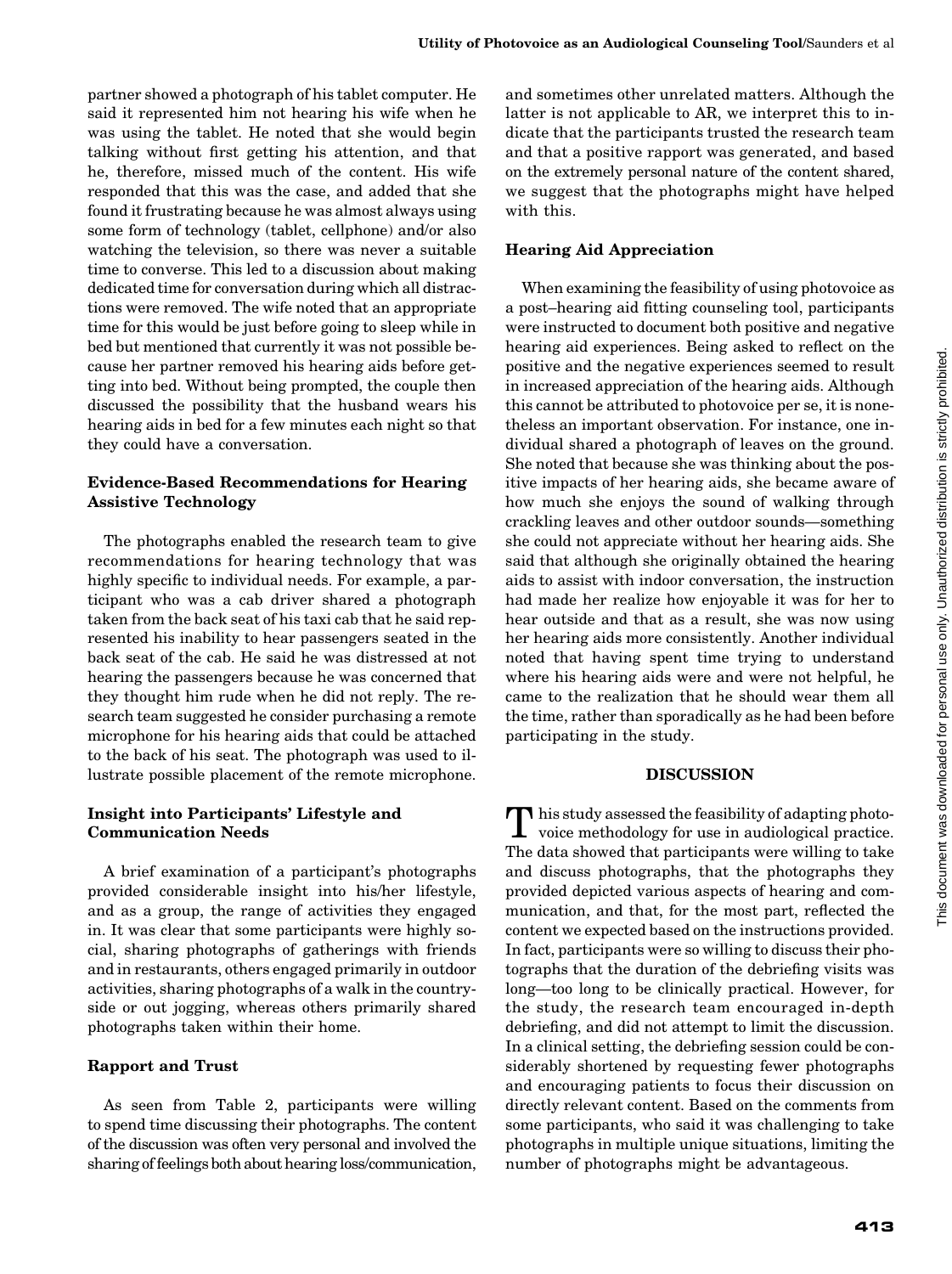If photovoice is to be used as a clinical tool, patients must understand its value because adherence to clinical recommendations is impacted by whether the patient agrees with those recommendations (Davis et al, 2002). It is, therefore, reassuring that just three of the 24 participants were skeptical of the process; the remainder could see its potential value as a clinical tool. Of course, we do not know whether patients attending a clinical appointment would be willing to participate in a photovoice activity. Of the nine participants who were asked what they would think about bringing photographs to a clinical appointment if their audiologist requested it of them, six said they would be willing to do so if the audiologist thought it would be helpful, two did not have an opinion on the matter, and one said he/she would be suspicious of the audiologist's motives. Thus, although clinical use of photovoice might not be acceptable to all patients, it would likely be acceptable to many. In instances in which the patient was unwilling to share personal photographs, one could provide the patient with preselected photographs to discuss in the manner used by the IDA Institute. This would limit the extent to which the conversation could be highly tailored but nonetheless, it could prove valuable.

Another consideration if photovoice is to be used as a clinical tool is maintaining the privacy of the individuals in photographs that are shared with a clinician. It is critical to ensure that the photographer is aware of the need for this. In this study, it seems that most participants understood the importance of privacy, in that just 12 of the 189 photographs received had identifiable content. It suggests that the instructions and supplemental take-home booklet provided were effective in transmitting the intended message. However, it would presumably be possible to develop an app that automatically detects and hides facial features (through blurring or other means) of all photographs taken using the app. This would have the dual benefit of ensuring privacy while also broadening the subject matter available to the participants—thus allowing more natural and ecologically valid photographs to be used in the clinical or research setting.

The study illustrated the value of including a communication partner in the AR process. The communication partners reported learning a lot about their hearingimpaired partner's hearing and hearing aids, they felt it gave them the opportunity to share their perspective about communication, and that it gave them greater insight into their partner's hearing difficulties. These are some of the factors that underlie the value of familycentered audiological care (Hallberg and Barrenas, 1994; Habanec and Kelly-Campbell, 2015; Singh et al, 2016). Audiologists rarely involve family members in audiological care, being present at less than 30% of appointments, and then only being involved in 12% of the total interaction time (Ekberg et al, 2015). Oftencited reasons for not implementing family-centered care

in audiological practice are concerns about the complexities of family dynamics, uncertainty as to what to do when there is a mismatch between the needs and priorities of the client and the family member, and being unsure about how to involve family members in the conversation (Ekberg et al, 2014b; 2015; Meyer et al, 2015). Use of photovoice would seem to be a simple and effective way to involve both partners in conversation, in a safe environment in which mismatches in opinion can be discussed.

The personal nature of the debriefing sessions suggested that participants trusted the research team. High trust and good patient–provider communication are associated with greater satisfaction with health care, better adherence to treatment recommendations, and better self-management (Safran et al, 1998; Clark, 2003; Wanzer et al, 2004; Bendapudi et al, 2006). Based on the nature of photovoice, it is perhaps not surprising this is the case, but nonetheless it can be postulated that using photovoice as a clinical counseling tool would enhance satisfaction, adherence, and self-management.

The instruction to document both positive and negative hearing aid experiences is atypical of data collected in most clinical appointments and research protocols. Typically, individuals are only queried about residual problems and problematic circumstances. The data here illustrate the value of having individuals document both positive and negative hearing aid experiences, regardless of whether photovoice is used as a tool. This is well illustrated by the case described previously in which the participant began using her hearing aids more because she had become aware that the hearing aids were beneficial in situations that she had not previously thought about. Had she been instructed to only focus on problematic listening situations, it is quite likely that her hearing aid use would not have changed. We, therefore, encourage clinicians and researchers alike to document positive hearing aid outcome because it can motivate hearing aid use.

In general, the counseling advice focusing on communication strategies and rehabilitation devices was fairly standard. However, the fact that it could be highly tailored to the participant's experiences using their own photographs seemed to make the advice understandable to participants and, thus, likely easy to apply and retain. The differences in patient lifestyle, needs, and preferences were evident when looking at and discussing photographs. This kind of insight could be very useful for audiologists when selecting assistive technology, and while empirical evidence is needed, our observation suggests that obtaining the information from photographs was more efficient and targeted than obtaining the information from an interview. Furthermore, the individual differences in lifestyle demonstrate the need for patient- and family-centered interventions and counseling. Photovoice can be used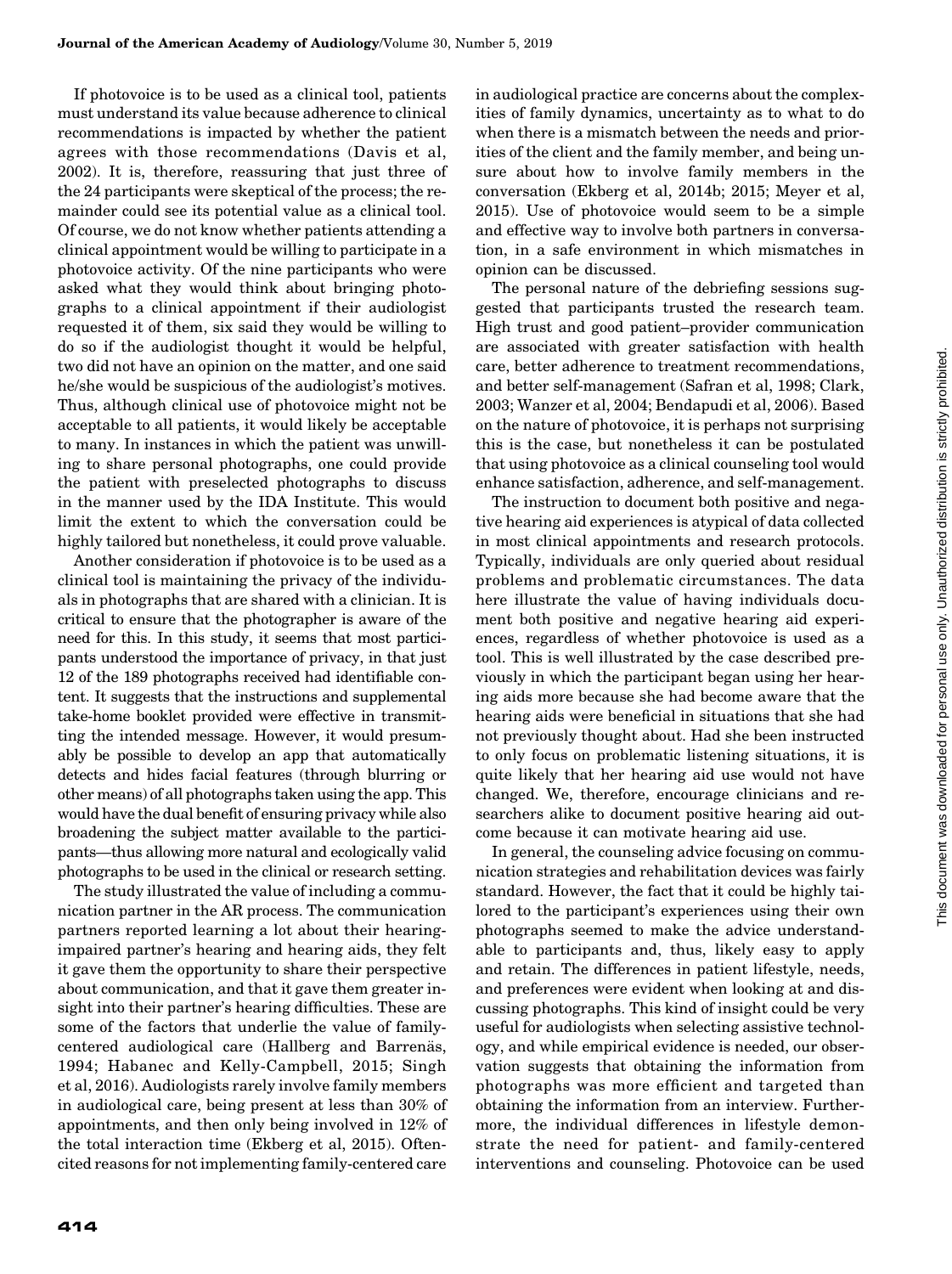to guide selection of rehabilitation recommendations, and for postfitting counseling.

Recall that our goal was to examine the feasibility of using an adapted version of photovoice as a clinical tool; we did not aim to identify thematic content in the interviews nor did we apply a formal qualitative analytical approach. Furthermore, because we are interested in the application of photovoice methodology in clinical audiology, we did not provide the research team with training in qualitative interviewing. This was an intentional decision that was made in order that clinical utility could be evaluated.

Being a feasibility study, there are limitations regarding the extent to which the findings can be applied to a clinical sample. First, participants consisted of a convenience sample of 24 individuals recruited from a database of prior volunteers who received payment for taking part; thus, they were possibly more motivated to adhere to the study protocol of taking photographs than a clinical sample might be. Second, formal outcome measures were not included in the study design. This was because our goal was to answer questions, such as ''are people willing to use photovoice," "is it considered acceptable," and "how much time might it take if it is implemented as a clinical tool,'' rather than to assess its impact on AR outcomes. In the future, the impact of photovoice in clinical outcomes will be examined in a controlled, statistically powered research study using standardized outcome measures. Third, we only asked 12 participants what they would think if they were asked to bring photographs to a clinical appointment; thus, we have little data from which to draw conclusions about this issue. Clearly, patient acceptance of the method would be critical if it were to be used clinically. As with many clinical procedures, it is likely that a proportion of individuals would object to doing this. In such cases, as noted previously, using preselected photographs could in part address this.

In summary, this feasibility study suggests that an adapted form of photovoice methodology could be a highly promising tool for AR when used to facilitate provision of tailored communication strategy counseling, as a post– hearing aid fitting counseling tool, to enhance communication between partners regarding hearing loss, and to provide insight into the emotional impacts of hearing loss. In the future, a statistically powered, controlled research study using standardized outcome measures and a broader clinical population will be conducted.

#### REFERENCES

Angelo J, Egan R. (2015) Family caregivers voice their needs: a photovoice study. Palliat Support Care 13(3):701–712.

Baker TA, Wang CC. (2006) Photovoice: use of a participatory action research method to explore the chronic pain experience in older adults. Qual Health Res 16(10):1405–1413.

Bendapudi NM, Berry LL, Frey KA, Parish JT, Rayburn WL. (2006) Patients' perspectives on ideal physician behaviors. Mayo Clin Proc 81(3):338–344.

Bowen DJ, Kreuter M, Spring B, Cofta-Woerpel L, Linnan L, Weiner D, Bakken S, Kaplan CP, Squiers L, Fabrizio C, Fernandez M. (2009) How we design feasibility studies. Am J Prev Med 36(5):452–457.

Clark PA. (2003) Medical practices' sensitivity to patients' needs: opportunities and practices for improvement. J Ambul Care Manage 26(2):110–123.

Clements K. (2012) Participatory action research and photovoice in a psychiatric nursing/clubhouse collaboration exploring recovery narrative. J Psychiatr Ment Health Nurs 19:785–791.

Davis K, Schoenbaum SC, Collins KS, Tenney K, Hughes DL, Audet AJ. (2002) Room for Improvement: Patients Report on the Quality of Their Health Care. New York, NY: Commonwealth Fund.

Ekberg K, Grenness C, Hickson L. (2014a) Addressing patients' psychosocial concerns regarding hearing aids within audiology appointments for older adults. Am J Audiol 23:337–350.

Ekberg K, Meyer C, Scarinci N, Barr K, Hickson L. (2014b) Disagreements between clients and family members regarding clients' hearing and rehabilitation within audiology appointments for older adults. J Interactional Res Commun Disord 5:217–244.

Ekberg K, Meyer C, Scarinci N, Grenness C, Hickson L. (2015) Family member involvement in audiology appointments with older people with hearing impairment. Int J Audiol 54(2):70–76.

Gill R, Black A, Dumont T, Fleming N. (2016) Photovoice: a strategy to better understand the reproductive and sexual health needs of young mothers. J Pediatr Adolesc Gynecol 29(5):467–475.

Ginicola MM, Smith C, Trzaska J. (2012) Counseling through images: using photography to guide the counseling process and achieve treatment goals. J Creat Ment Health 7:310–329.

Grenness C, Hickson L, Laplante-Levesque A, Meyer C, ´ Davidson B. (2015) Communication patterns in audiologic rehabilitation history-taking: audiologists, patients, and their companions. Ear Hear 36(2):191–204.

Grenness C, Meyer C, Scarinci N, Ekberg K, Hickson L. (2016) The international classification of functioning, disability and health as a framework for providing patient- and family-centered audiological care for older adults and their significant others. Semin Hear 37(3):187–199.

Guerra SR, Rodrigues SP, Demain S, Figueiredo DM, Sousa LX. (2013) Evaluating proFamilies-dementia: adopting photovoice to capture clinical significance. Dementia 12(5):569–587.

Habanec OL, Kelly-Campbell RJ. (2015) Outcomes of group audiological rehabilitation for unaided adults with hearing impairment and their significant others. Am J Audiol 24(1):40-52.

Hallberg LRM, Barrenäs ML. (1994) Group rehabilitation of middleaged males with noise-induced hearing loss and their spouses: evaluation of short-and long-term effects. Br J Audiol 28(2):71–79.

Houts PS, Doak CC, Doak LG, Loscalzo MJ. (2006) The role of pictures in improving health communication: a review of research on attention, comprehension, recall, and adherence. Patient Educ Couns 61(2):173–190.

Kowitt S, Woods-Jaeger B, Lomas J, Taggart T, Thayer L, Sutton S, Lightfoot AF. (2015) Using photovoice to understand barriers to and facilitators of cardiovascular health among African